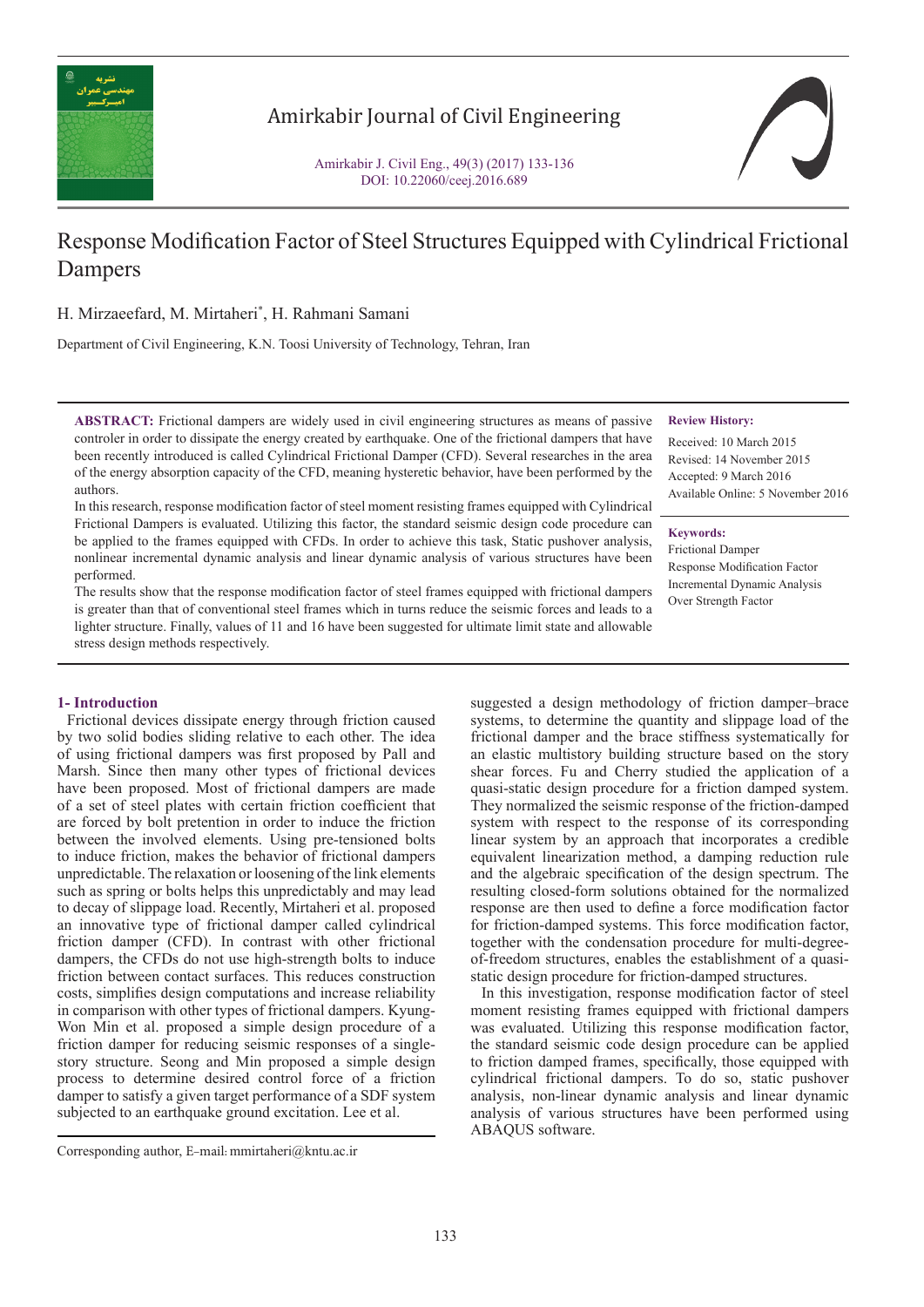### **2- Response Modification Factor**

 Seismic codes reduce design loads utilizing a factor namely response modification factor. This factor is intended to account for both inelastic performance of structure and overstrength of the members which is partly material-dependent and partly system-dependent.

 The non-linear force-displacement relationship between base shear and roof displacement of a structure is usually replaced with an idealized bilinear elastic perfectly-plastic relationship. As it is shown in Figure 1, the yield force of the structure is demonstrated by  $V_y$  and the corresponding displacement is  $\Delta y$ . V<sub>e</sub> is the maximum base shear corresponding to the elastic response and the corresponding displacement is  $\Delta$ e. In the other words V<sub>y</sub> and V<sub>e</sub> are the maximum base shears in the elastic-perfectly plastic behavior and elastic behavior respectively.



**Figure 1. Actual and idealized response of the structure**

The response modification factor is determined as follows:

$$
R = R_{\mu} \cdot R_{s} \tag{1}
$$

where  $R_{\mu}$ , is the ductility factor and is defined as the ratio of  $V_e$  over  $V_y$ , that is:

$$
R_{\mu} = \frac{V_e}{V_y} \tag{2}
$$

and  $R_s$  is the over-strength factor and is calculated as:

$$
R_{S} = R_{SO} . F_{1} . F_{2} . . . . F_{n}
$$
 (3)

Where

$$
R_{SO} = \frac{V_y}{V_s} \tag{4}
$$

 $V<sub>S</sub>$  is the base shear which corresponds to the first significant yield in the structure.  $F_1$  is used to account for the difference between actual static yield strength and nominal static yield

strength. For structural steel, a statistical study shows that the value of  $F_1$  may be taken as 1.05. Coefficient  $F_2$  may be used to consider the increase in yield stress as a result of strain rate effect during an earthquake excitation. A value of 1.1, a 10% increase to account for the strain rate effect, could be used. Other coefficients account for parameters such as nonstructural component contributions, variation of lateral force pattern, etc. When reliable data is available, these coefficients can also be included. In this paper, coefficients F<sub>1</sub> and  $F_2$  are assumed to be 1.05 and 1.1 respectively. In other words:

$$
R_{S} = 1.15R_{SO} = 1.15\frac{V_y}{V_s}
$$
 (5)

In allowable stress design method,  $V<sub>S</sub>$  is replaced by the design base shear  $V_d$  which is calculated as follows:

$$
V_d = \frac{V_s}{Y}
$$
 (6)

 where Y is the allowable stress factor. For wide flange sections, this factor is about 1.4 to 1.5. In the current study allowable stress factor is considered as 1.44.

#### **3- Results and Discussion**

 Static pushover analysis, linear dynamic analysis and incremental nonlinear dynamic analysis were performed to evaluate the over-strength, ductility and response modification factors of steel frames equipped with frictional dampers. Based on the results provided by the analyses, the following conclusions may be reached:

- 1. The over-strength factor of 4, 6, 8, 10 and 12-story frames are 1.490, 1.409, 1.445, 1.512 and 1.599 respectively.
- 2. The ductility factor of 4, 6, 8, 10 and 12-story frames are 5.636, 8.765, 10.197, 8.911 and 5.509 respectively.
- 3. Response modification factor of 4, 6, 8, 10 and 12-story frames in allowable design method are 12.167, 15.646, 21.169, 19.183 and 12.707 respectively.
- 4. Response modification factor of 4, 6, 8, 10 and 12-story frames in Limit state design method are 8.449, 10.539, 14.701, 13.322 and 8.824 respectively.
- 5. Average of response modification factors is 11.167 in limit state design method and 16.174 in allowable stress design method. Therefore, values of 11 and 16 are suggested for ultimate limit state and allowable stress design methods respectively. Utilizing the new response factor obtained by hundreds of analyses clearly reduce the seismic loads in the structures. This will lead to more economical structures.

### **References**

- [1] M. Mirtaheri, A.P. Zandi, S.S. Samadi, H.R. Samani, Numerical and experimental study of hysteretic behavior of cylindrical friction dampers, Engineering Structures, 33(12) (2011) 3647-3656.
- [2] J. Kim, H. Choi, Response modification factors of chevron-braced frames, Engineering structures, 27(2) (2005) 285-300.